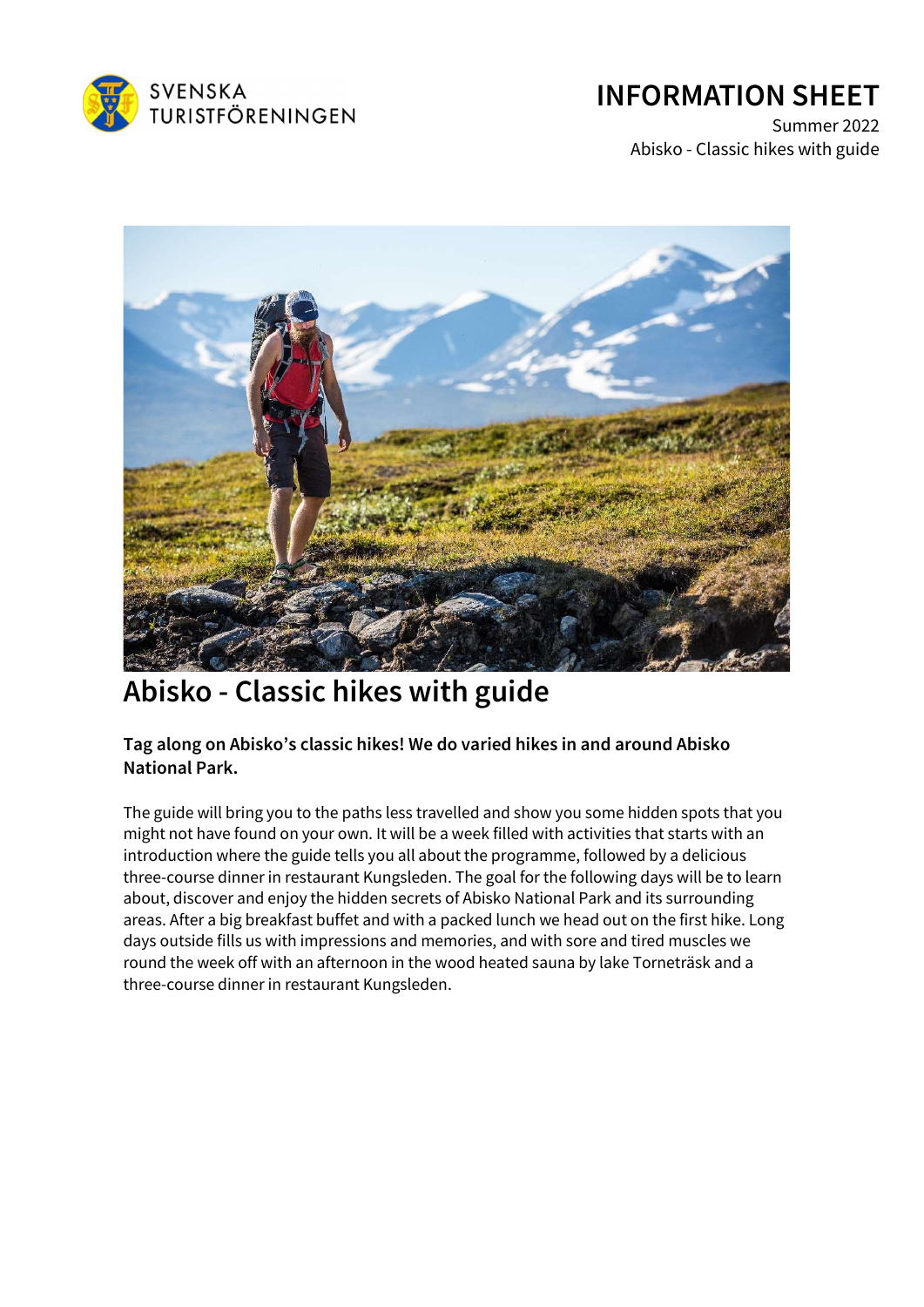

| Information                  |                                                                                        |  |
|------------------------------|----------------------------------------------------------------------------------------|--|
| Meeting point                | <b>STF Abisko Turiststation</b>                                                        |  |
| First gathering (time/place) | Arrival day at 5 pm in Abisko Turiststation                                            |  |
| Finale (time/place)          | After breakfast on day 6                                                               |  |
| Number of participants       | Min $4/max8$                                                                           |  |
| Minimum age                  | 16 years                                                                               |  |
| For whom?                    | For you who wants to discover the hidden gems of                                       |  |
|                              | Abisko, but at the same time sleep comfortably and eat<br>well at Abisko Turiststation |  |
| Experience                   | Good physical condition, be able to hike 16 km in one                                  |  |
|                              | day.                                                                                   |  |
| Included in your package     |                                                                                        |  |
| Accommodation                | Accommodation in the youth hostel Keron.                                               |  |
| Meals                        | A three-course dinner is included on the first and last                                |  |
|                              | night.                                                                                 |  |
|                              | Breakfast and lunch are included every day.                                            |  |
| Transportation               | Local transportation is included                                                       |  |
| Guide                        | Guide certified according to the Swedish standard                                      |  |
|                              | Fjälledarnormen or equivalent.                                                         |  |
| Other                        | The program can be changed due to challenging weather                                  |  |
|                              | or other unforeseen events.                                                            |  |
|                              | Cancellation can be made up to 30 days before arrival,                                 |  |
|                              | after that no refunds will be made.                                                    |  |
|                              |                                                                                        |  |
|                              | If the tour does not reach the minimum number of                                       |  |
|                              | participants, it will be canceled 30 days before scheduled                             |  |
|                              | date.                                                                                  |  |

### Preliminary Program

Day 1: Gather at Abisko Turiststation at 5 pm for information about the week, this is also an opportunity to get answers to all questions you might have. Followed by a three-course dinner in restaurant Kungsleden at Abisko Turiststation.

Day 2: Today we start hiking south along Abiskojåkkas eastern edge. After 4 km we reach the crossing river Nissonjåkk, we turn left and follow the moraine that after a while forms the Nissonjåkk canyon. When we have reached the tree line, we locate a good spot to make lunch. The guide will make a fire and cook the lunch over the flames. On the way back we pass the hill "Paddus" where we get an amazing view of Lapporten and all the surrounding mountains.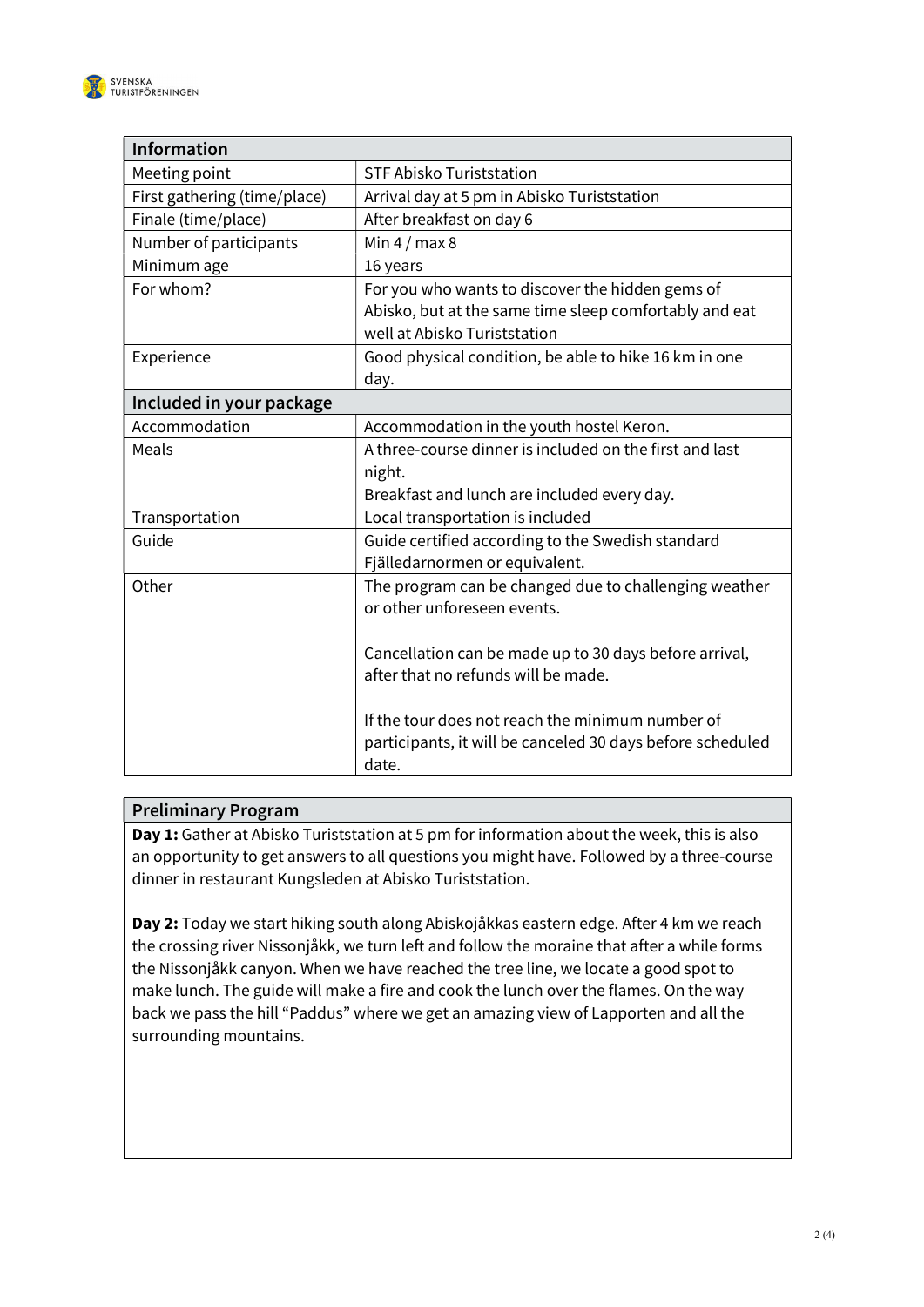

Day 3: After breakfast we pack a lunch bag and bring that with us to the chairlift that will take us to Aurora Sky Station. From there we follow a trail called "Glidaren" that will bring us down into the Kårsavagge valley. This trail offers a spectacular view of the Abisko valley and all surrounding mountains. Eventually the trail comes down into the mountain birch forest and follows the river Abiskojåkka back to Abisko Turiststation.

Day 4: We start this day's adventure with a short drive to Kärkevagge. Today we will hike into the spectacular valley Kärkevagge, through a landscape created by the last ice age. Eventually we reach the famous Trollsjön, the clearest lake in Sweden, where you can see 37 meters into the lake, all the way to the bottom.

Day 5: Today we start with a short drive west, to the lake Paktajaure. From here we will walk the old navvy road back to Abisko. This path was used during the construction of the railway between Kiruna and Narvik in the start of the  $20<sup>th</sup>$  century. The navvy road takes us through a varied landscape and from time to time it offers us an incredible view of lake Torneträsk and the Abisko valley.

After this hike we round the week off in a wood heated sauna by lake Torneträsk, the perfect cure for tired and sore muscles. If you are brave you might even go for a dip in the crystal clear but freezing cold waters of lake Torneträsk! We end the evening with a threecourse dinner in restaurant Kungsleden.

| <b>Equipment list</b> |                                                                |  |
|-----------------------|----------------------------------------------------------------|--|
| Recommeded            | Hiking boots<br>٠                                              |  |
| equipment             | Backpack for day hikes, 20-40l<br>$\bullet$                    |  |
|                       | Base layer sweater and pants<br>٠                              |  |
|                       | Warm sweater or light jacket for breaks<br>٠                   |  |
|                       | Hiking pants<br>$\bullet$                                      |  |
|                       | Waterproof jacket<br>٠                                         |  |
|                       | Sunglasses                                                     |  |
|                       | Thermos                                                        |  |
|                       | Sitting pad                                                    |  |
|                       | Cup and cutlery<br>$\bullet$                                   |  |
|                       |                                                                |  |
| Nice to have          | Shorts and t-shirt if the weather looks promising<br>$\bullet$ |  |
|                       | Towel                                                          |  |
|                       | <b>Binoculars</b>                                              |  |
|                       | Indoor slippers                                                |  |
|                       | Camera                                                         |  |
|                       | Hiking poles<br>$\bullet$                                      |  |
|                       |                                                                |  |
|                       |                                                                |  |
|                       |                                                                |  |

Day 6: After breakfast, your stay in Abisko ends, welcome back!